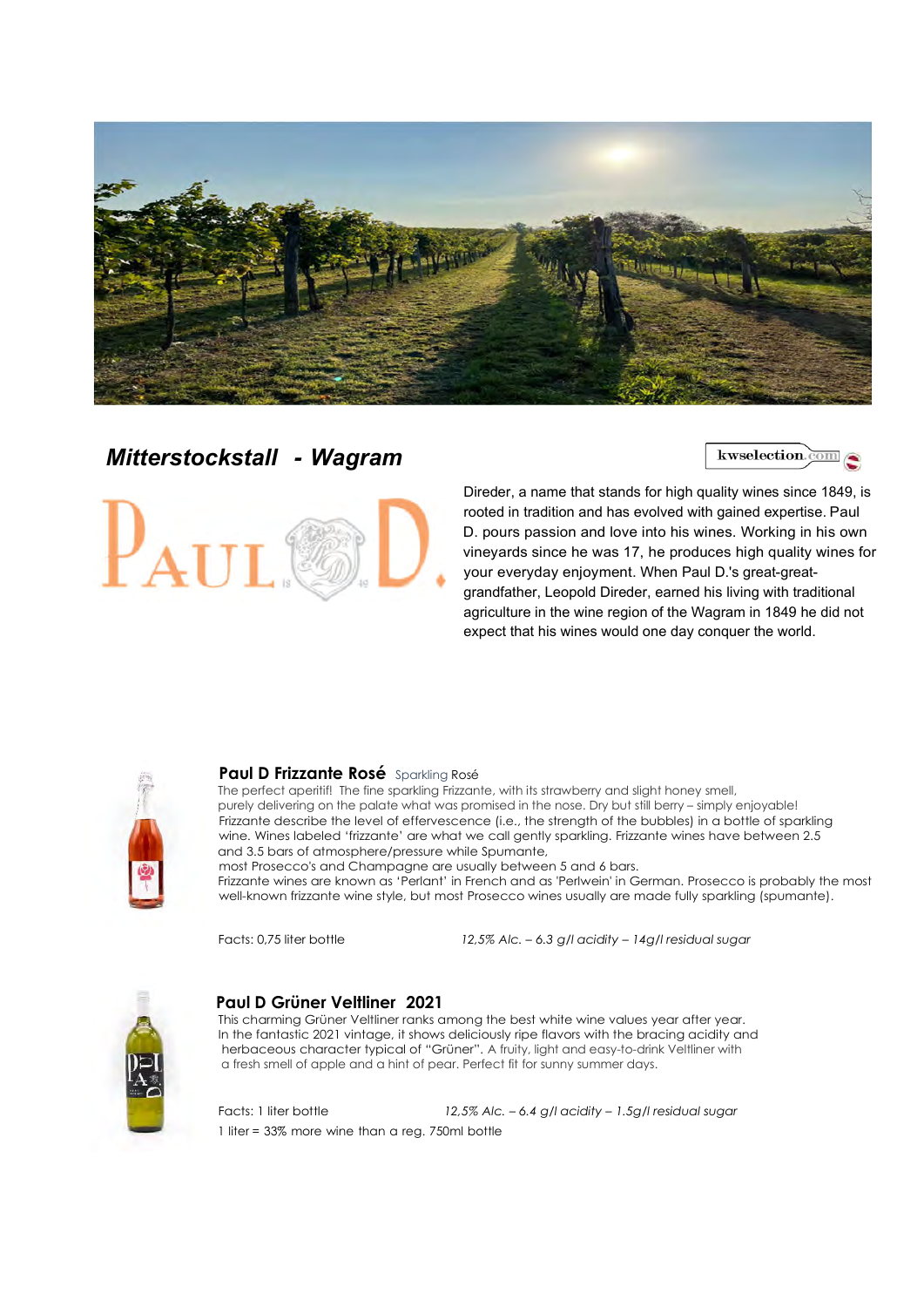

#### Paul D Riesling 2021

Elegant refreshing Riesling with notes of apricot, citrous and sugar melon, rounded off by a balanced acidity. Ideal to enjoy! Serve with Shrimp & vegetable tempura with soy and ginger sauce.

Facts: 1 liter bottle 12 % Alc. - 7.9 g/l acidity - 4 g/l residual sugar 1 liter = 33% more wine than a reg. 750ml bottle



#### Paul D Rosé 2021

Color: light salmon-red, A berry, fruity wine with a smell of wild strawberries, soft on the palate. Our Rosé creates a pleasant, fresh and fruity drinking pleasure, a verily balanced wine with enjoyable acidity. Serving Suggestion: Rosé, a glass of wine for the spring and the summer, ideal with vegetables, Asiannoodle, fish and Salads.

Facts: 1 liter bottle 12 % Alc. – 6.8 g/l acidity – 3 g/l residual sugar 1 liter = 33% more wine than a reg. 750ml bottle



#### Paul D Zweigelt 2021

A velvety, full-bodied Zweigelt with a hint of sour cherry and vanilla in the nose whilst on the palate plum and a slight note of pepper arise. A real treat! This would make a great house red with your favorite comfort foods including meatloaf, spaghetti and

casseroles, or bring a bottle to your next party and turn your friends onto the new wave of Austrian red wines – Zweigelt!!

Facts: 1 liter bottle 12,5 % Alc. - 5.5 g/l acidity - 2,5 g/l residual sugar 1 liter = 33% more wine than a reg. 750ml bottle

> New!!!! Paul D Rosé Cans 200ml cans- 24cans per Tray





#### Paul D Rosé Cans

The small Rosé for on the go! Delightful, fresh and berry! The first sip makes you think of Frizzante, whilst the Rosé starts to softly cover you palate and unveils its typical aroma. The perfect fit for hot summer days, for festivals, at the beach or on the boat or simply outdoor in the nature.

Content: 200ml 12 % Alc. – 6.8 g/l acidity – 3 g/l residual sugar

#### Wanted Grüner Veltliner



250ml cans - 4pks (6 Boxes á 4pks/case = 24 cans)



 "Wanted" GV cans Dry and crips, citrusy wine showing hints of green apple. Great with seafood, salads, white meat, fish and sunshine. Perfect for the beach, the pool, going to a picnic, your deck or backyard. Any time or place, when you need a refreshing glass of wine pop this delicious "Grüner" can and enjoy!! "Yes, Austria is a white wine country, and we are known for Grüner Veltliner. So we decided to put this delicious juice from Paul Direder in a can. This is the same quality Grüner we have become to like so much over the past few years. When you open this can you'll get a pop and the first sip is a little frizzante due to the total closure of the can. So I suggest you'll still pour this in a wine glass if possible, wait for just a minute and that natural Co2will blow off. Or drink straight out of the can and you'll enjoy a frizzante Grüner at first. Refreshing and crisp with the typical white pepper finish." Klaus Wittauer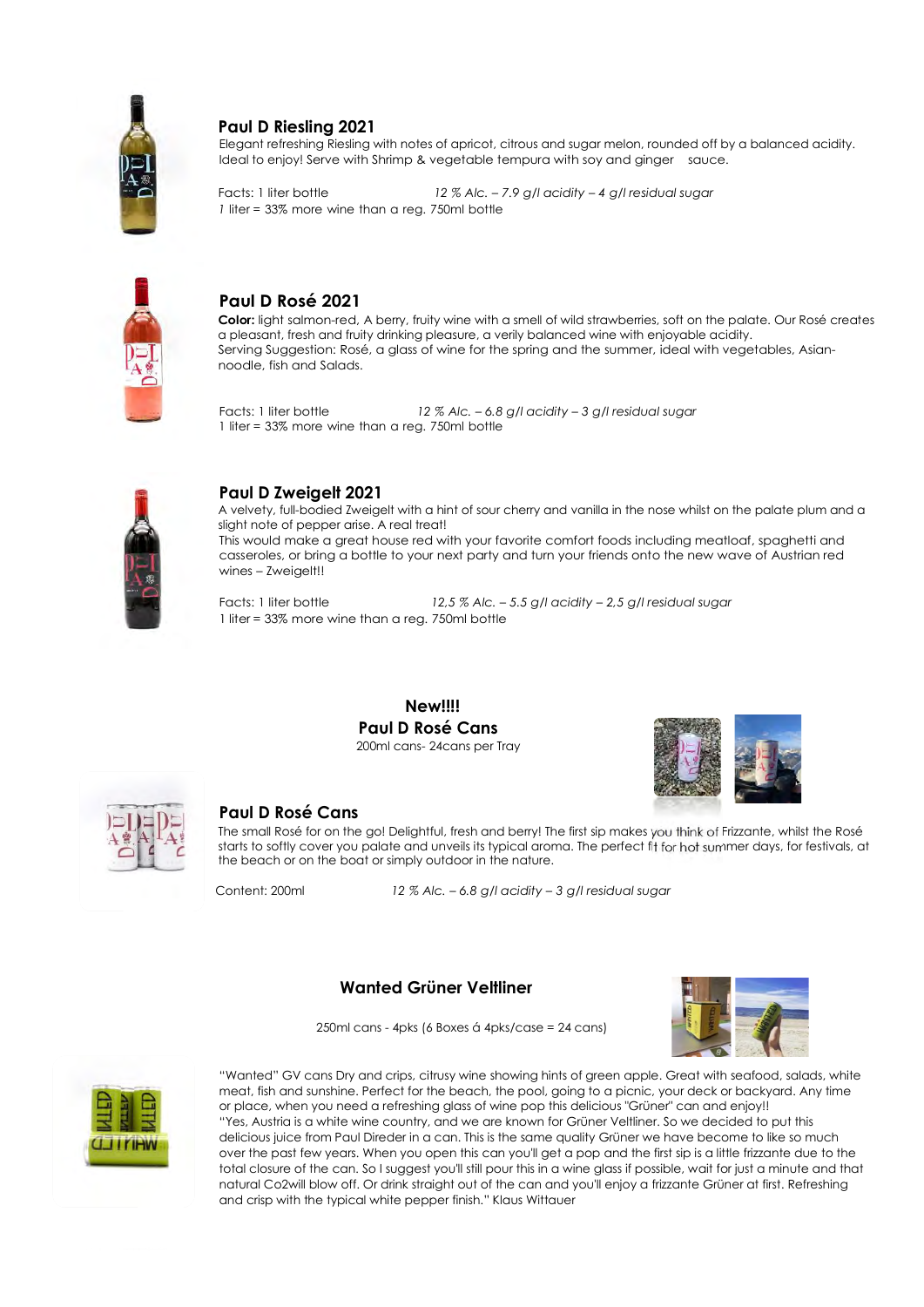





# 2020 - start of organic production kwselection.com



# NEW package!